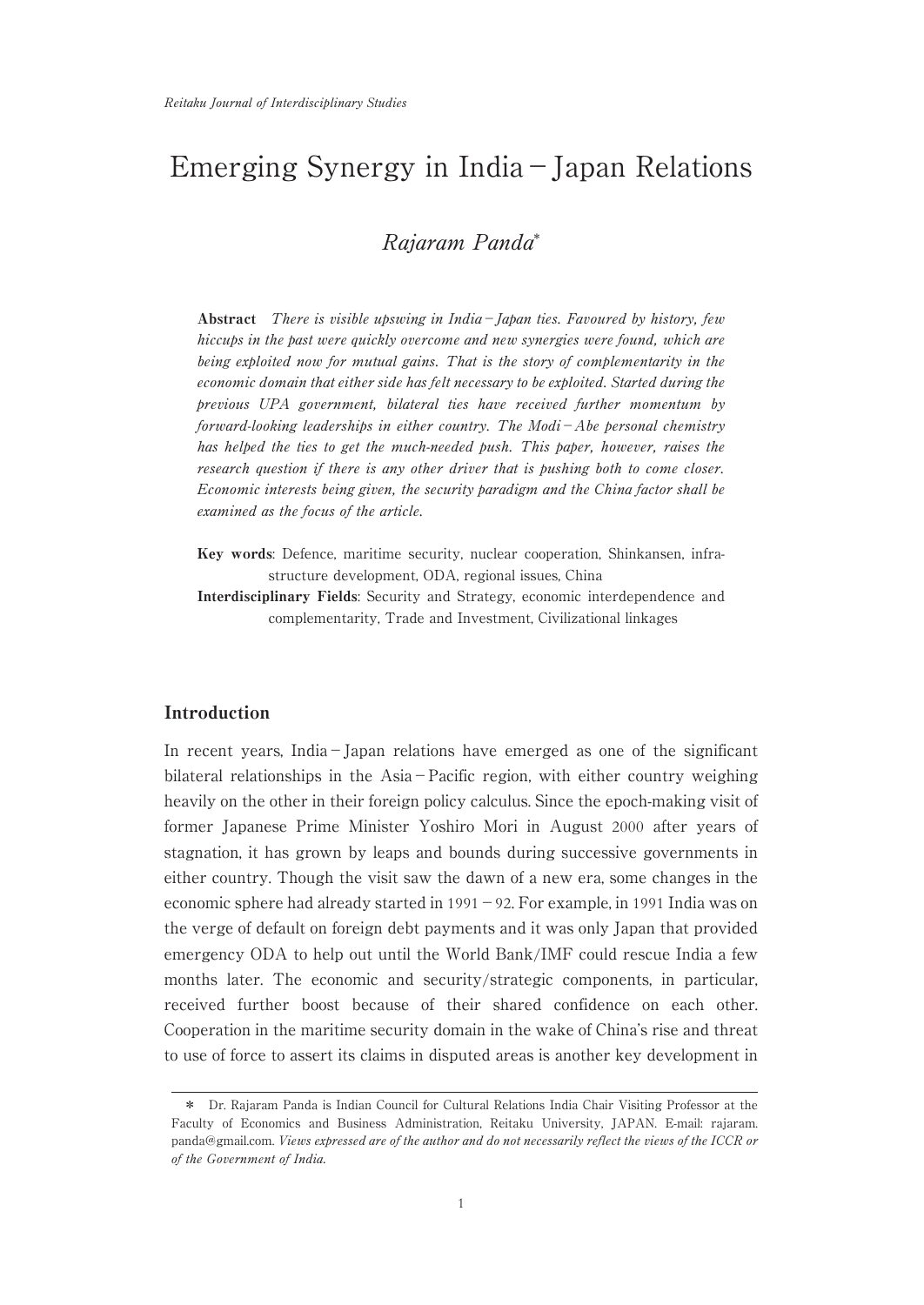the relationships. Bilateral ties scaled a new height after assumption to office by Abe Shinzo in Japan and Narendra Modi in India. The personal chemistry built by Modi and Abe also has helped. The earlier governments both in India and Japan successfully laid the ground on which the current leaderships have worked to build on. This has been mutually satisfying. The strategic landscape in the Asia Pacific has undergone visible change with geopolitical power distribution shifting rapidly. In the wake of this, India−Japan relations have undergone tectonic shifts in realigning their relationships politically, strategically and economically.

Bilateral relations during the post-War years, in the 1950s, were warm as India sided with Japan on crucial issues. This created a great deal of warmth in Japan towards India. As the cold war began and India floated the non-alignment principle and Japan got allied with the US, both countries drifted apart and the potentials remained to be exploited for mutual benefits. The next two decades, the 1960s and 1970s, were missed opportunity for both.

The ideological division between the two during the cold war was a visible barrier to forge a cooperative partnership. Another barrier was India's socialistic, inwardlooking economic policies as against Japan's preference for export-led growth strategy. Japanese perception had begun to change after India adopted economic reforms in 1991 and Look East policy. When Indian Prime Minister P. V. Narasimha Rao visited Japan in 1992, Japan began to respond by sending senior ministers to India to assess if India with a potentially huge market was ready to deliver.

Even when India had started this revival by revisiting its foreign policy outlook, the signs of warmth were abruptly eroded when India detonated a nuclear device in 1998, attracting sharp reactions and sanctions from Japan. The character of bilateral relations underwent a dramatic change with Mori's visit in 2000, which marked a turning point, ending this temporary hiccup. Successive governments in either country have persevered to scale up bilateral ties in all spheres since then. The current phase with Modi and Abe at the helm in India and Japan seems to be the golden phase. This essay is an in-depth analysis of some of the salient features in this evolving relationship.

# Research questions

What are the drivers that are pushing both towards each other? At the hindsight, one notices complementarities that are both internal as well as external. The list of literature available in the public domain in abundance has dissected both these dimensions. The present author's perspectives in this list of literature are also wellknown. The attempt in this article is not to make a bold claim and a departure from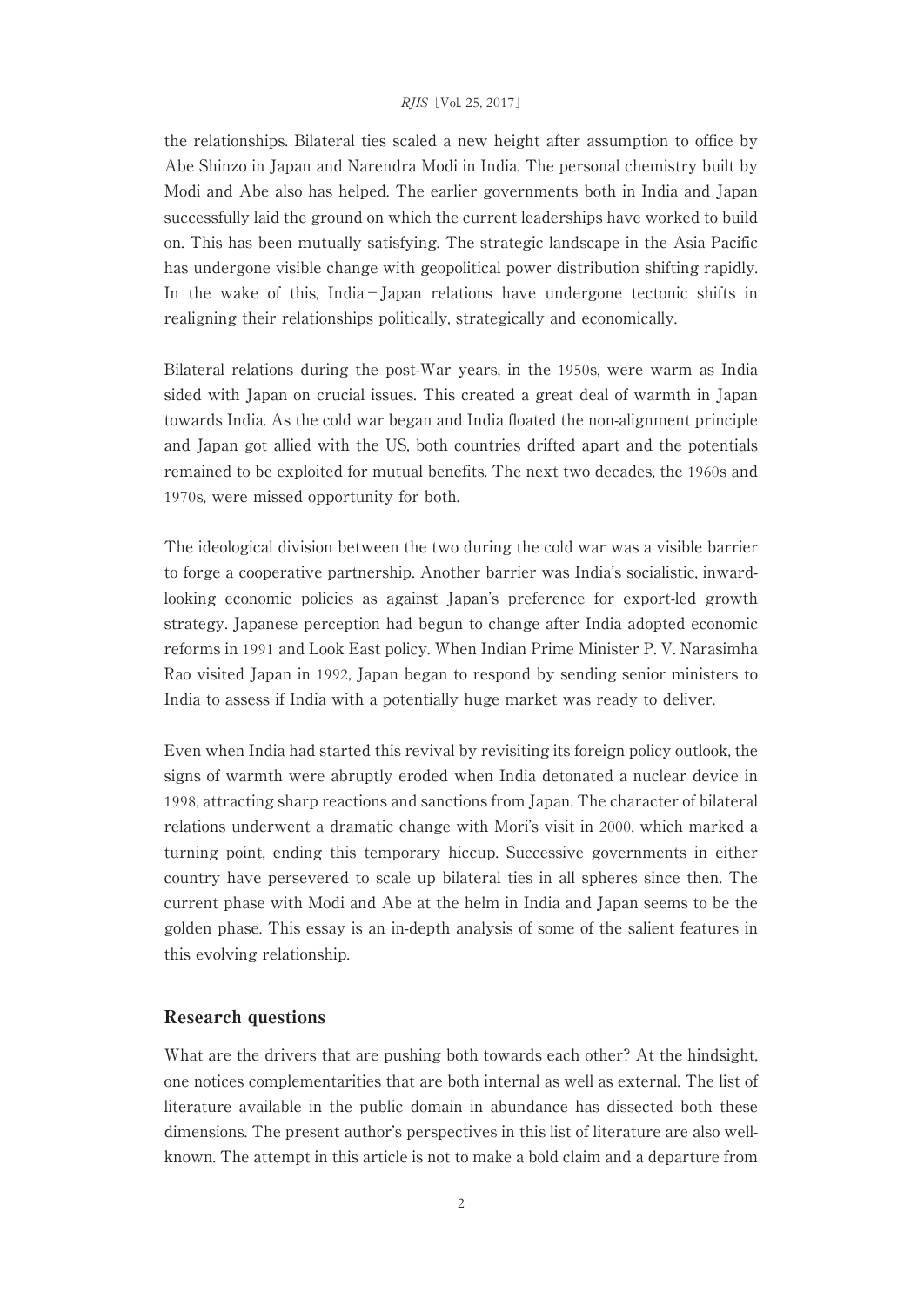this often-chosen path. What this article attempts to do is an in-depth analysis to examine which of the drivers-external and internal-weigh over the other and how relevant are they towards each other in the present context. The article would also assess if the direction in which both are heading is appropriate or if there are gaps and pitfalls. With this in view, it would attempt to make some policy recommendations that might be relevant to policy makers in both the countries from an analytical and academic perspective. The external driver would examine the geo-strategic dimensions and compulsions faced by both in the wake of China's assertiveness and territorial claims in areas, in particular in the South China Sea, which is why both find merit to find common grounds to deepen defence cooperation as well as cooperation in regional forums bilaterally and by co-opting other regional powers who perceive the same threat from a belligerent China. In the economic domain, with the Indian economy experiencing sustained growth, something akin to Japan in the 1960s and early 1970s, coinciding with the stagnating Japanese economy, makes Japan to see merit to engage India with its economic development process by increasing trade, investment and collaborative joint projects. This process has unearthed huge opportunity for mutual gain. This article aims to examine some of the recent trends in this front as well. The commitment to cooperate in the nuclear issue despite huge domestic hurdles in Japan is another issue that would be touched upon. The deal on nuclear cooperation reached during Modi's visit to Japan in November 2016 is termed "historic".

# Defence Cooperation

Defence cooperation between the two countries has remained steady. While it is felt not necessary to repeat the kind and scale it has developed till Modi's visit to Japan in 2014 on which literature is available in plenty, the kind of agreement that was reached on how to boost defence cooperation when Abe visited India in December 2015 is worth-analysing. On this, two pacts, including an agreement concerning Transfer of Defence Equipment and Technology cooperation, and Security Measures for Protection of Classified Military Information were signed. These two agreements provide a framework to "enhance defence and security cooperation by making available to each other, defence equipment and technology necessary to implement joint research, development and/or production project or projects ". These are decisive steps in security cooperation between the two and would deepen the defence relations and promote defence manufacturing in India.

It was also agreed to expand staff talks by all three wings of the Armed Forces and make Japan a partner in the Malabar Naval Exercises on a regular basis, a shift from the earlier practice when it was not a regular feature. Such an arrangement conjures a competitive picture in the Indo−Pacific region. The India−US−Japan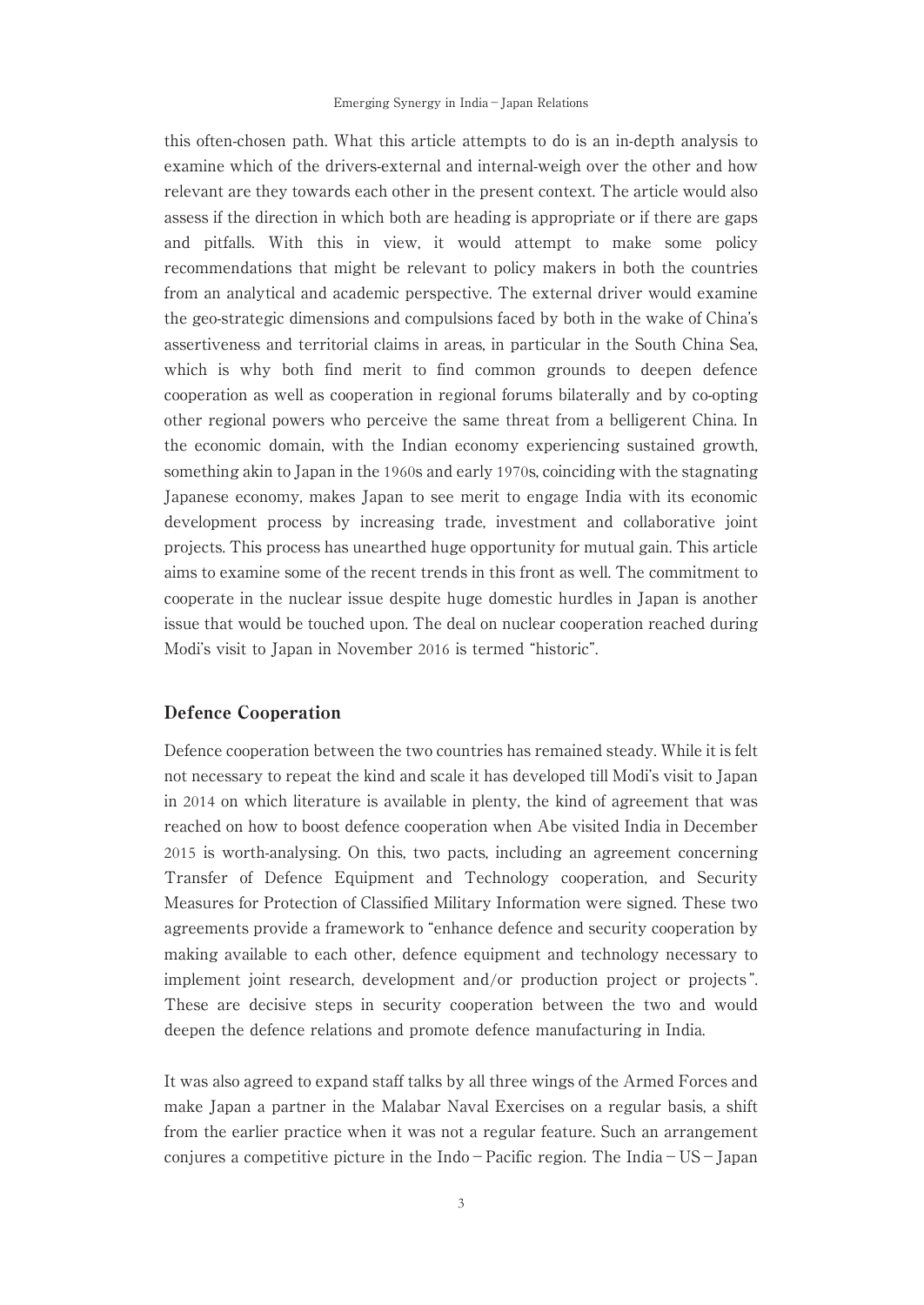Trilateral dialogue at the foreign minister level again sends a message to China that its fast growing domination of Asia−Pacific region with intention to extend its strategic space is not viewed kindly in the rest of Asia. This sends a sense of discomfort. The two sides decided to begin Air Force-to-Air Force staff talks as well.

The Indian Defence Ministry has finalised to purchase 12 Japanese-designed, Japanese-built US−2 amphibious search-and-rescue aircraft from manufacturer ShinMaywa Industries worth  $$1.5$  to  $$1.6$  billion<sup>1</sup>. This would help beef up the Naval wing of India's defence. When done, this would be one of Tokyo's first arms deals since Japan lifted its 50−year ban on weapons exports in 2014. So far Japan has struggled to break into the industry. Though Japan was the leading contender to build Australia's next generation of submarines-that country's largest-ever defense contract-but lost out to a French bid in April 2016. There could also be prospects for the two countries to graduate to the next level to jointly produce the aircraft in India.

This proposal seems to be quite ambitious as there are reservations in some quarter as to how these expensive seaplanes, if procured, can be fitted into India's naval tactics (not strategy). Even though Japan has lifted restrictions on arms exports, there are critics who complain that Japan wants to put on table on offer military equipment that might be irrelevant to its potential buyers while holding back the ones with utility value. This is just not true. The quick response capability of the US−2 seaplanes to hit the targets in critical zone with precision (maximum four hours) makes its hugely relevant, adding teeth to the Indian Navy<sup>2</sup>. .

In recognition of Japan's technological advantages and decision to relax its rules on weapons exports, India has also taken steps to purchase Japan's Soryu-class dieselelectric submarines to add to its fleet of fifteen already in possession. If India does indeed buy this product, it would be further an acknowledgment that Japan's product is far superior<sup>3</sup>. .

<sup>1</sup> "Japan, India likely to ink pivotal US−2 aircraft deal", The Japan Times, 6 November 2016, http: //www. japantimes. co. jp/news/2016/11/06/national/japan-india-likely-ink-pivotal-us-2-aircraft-deal/#. WB\_il\_p95PY; Rajat Pandit, "India revives project to acquire Japanese US−2i amphibious aircraft worth Rs 10, 000 crore", 5 November 2016, The Economic Times, http://timesofindia.indiatimes.com/india/ Move-to-buy-Japanese-planes-gathers-steam/articleshow/55254397.cms?intenttarget=no&utm\_source= newsletter&utm\_medium=referral&utm\_campaign=Top\_Headlines

<sup>2</sup> This is what a senior naval officer, since retired, told the author in a recent casual discussion on the issue.

<sup>3</sup> Milton Ezrati, "Asia's Odd Couple: India and Japan Join Forces", 14 December 2015, January-February 2016, http: //nationalinterest. org/feature/asias-odd-couple-india-japan-join-forces-14599? page=4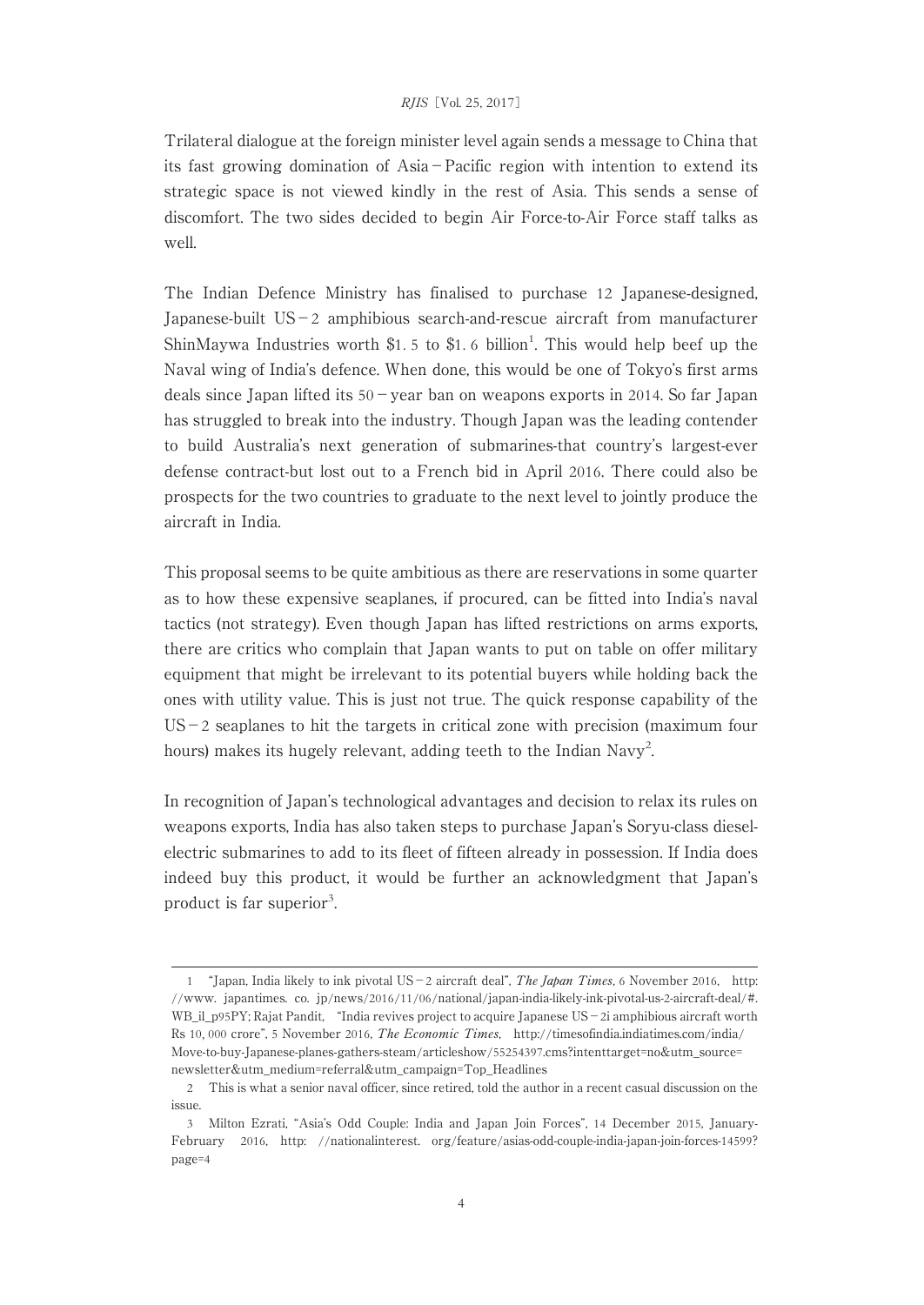Besides the military-to-military cooperation and the Malabar exercises, in a bid to strengthen joint operating procedures, a joint exercise between the Indian and Japanese Coast Guards was held in the Bay of Bengal off Chennai on 15 January 2016<sup>4</sup> . During this exercise, Japanese Coast Guard Ship Echigo visited Chennai from 11 to 16 January. ʻSahyog-Kaijin-XV', the joint exercise encompassed the scenario of hijacking a merchant vessel and its subsequent rescue in a combined Coast Guard operation of both countries. Operation of Indian Coast Guard helicopters from Japan Coast Guard ship and vice versa, cross-deck landing, interdiction of pirate vessel, cross boarding, SAR demonstration and external fire fighting were other highlights of the exercise. In addition, the Indian Coast Guard ships and aircraft demonstrated their prowess before the Japanese delegation.

### Regional and global Issues

The joint statement that was issued in December 2015 titled ʻIndia and Japan Vision 2025: Special Strategic and Global Partnership Working Together for Peace and Prosperity of the Indo−Pacific Region and the World'. This signifies that India−Japan relations no longer remain confined to purely bilateral issues but has expanded to assume a regional and global dimension in which both countries would address issues with a common voice. Both the leaders also discussed regional and international issues of mutual importance and resolved to work together for the early realization of UN reforms, particularly the Security Council reform, to better reflect the realities of the international community in the 21<sup>st</sup> century. Other issues that both leaders agreed to work together are on climate change, terrorism and North Korea's contentious nuclear program and expressed concern over its continued development of nuclear weapons and ballistic missile programs, including its uranium enrichment activities. They urged North Korea to fully comply with its international obligations and address at the earliest the abduction issue. Abe supported India's membership of the APEC. Both resolved to work together in East Asia Summit to promote an inclusive, balanced and open regional architecture and maritime security in the region. Both the leaders reiterated their resolve "for ensuring freedom of navigation and over-flight, and unimpeded maritime commerce". They observed that disputes must be resolved peacefully and that all countries must abide by international law and norms on maritime issues."

It was also agreed that India would offer full support to augment capabilities of Japan's newly-created intelligence unit. Though Japan has not played any significant role in global counter-terror initiatives so far, Japanese nationals have

<sup>4</sup> "Indo−Japan Joint Coast Guard Exercise from January 15", Deccan Herald, 11 January 2016, http: //www.deccanherald.com/content/522394/indo-japan-joint-coast-guard.html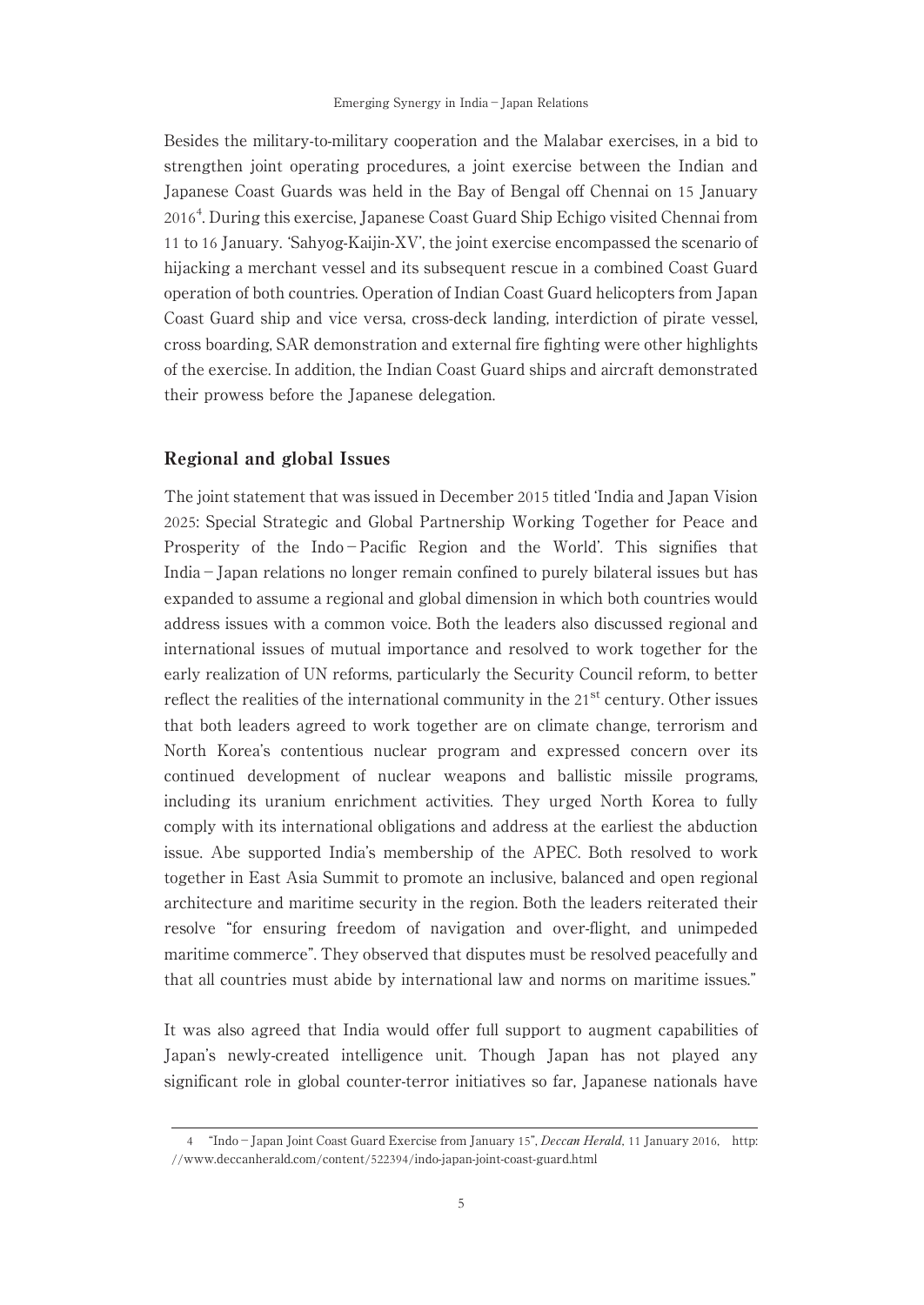been targeted recently in certain countries in Asia by Islamic State and other extremist groups<sup>5</sup>. Because of Japan's huge economic presence in such countries, Japanese nationals stationed there face security risks. By agreeing to cooperate on this, India and Japan have scaled another frontier in their relationships.

## Maritime Security

Securing maritime commerce in the Indian Ocean region and larger Asia−Pacific is a new narrative in India−Japan bilateral ties. Being a resource deficient country, Japan is heavily dependent on import of critical resources as well as for export of finished goods and therefore safe maritime commerce is critical for Japan. This was again, as before, underscored in the 44-paragraph "Joint Statement on India and Japan Vision 2025". The dramatic rise of China coinciding with the relative decline of the US has brought in new challenge in the strategic equation in the Asia Pacific region. This is being accentuated by unilateral action by China on certain regional issues with the intent to extend its strategic space. Such an approach is adversely impacting the economic and security interests of many Asian countries. India and Japan stand together to confront this new situation. No wonder, Chinese media dubbed Abe's visit to India as an attempt to contain China<sup>6</sup>. .

There is huge merit for India and Japan to cooperate. India−Japan cooperation could be in two fronts: capacity building and burden sharing. While the former could entail economic cooperation, maritime security, the latter could mean military modernization. Some partner countries of both India and Japan such as Vietnam, the Philippines, Malaysia, Singapore, etc. face critical security dilemma in the wake of China's assertiveness. Since their capacity to cope with this new challenge is limited, they need the help of both India and Japan. It puts enormous responsibility and challenge to both India and Japan on how to keep China engaged so that China does not cross its limits. This does not mean to suggest that either needs to adopt a sugar-coating strategy towards China or confront in any belligerent way.

India worries about China's close military and nuclear links with Pakistan. China not only provided Pakistan with military hardware but also supplied nuclear capable M-11 missile way back in 1991. In turn, Pakistan's nuclear links with North Korea in exchange for missiles in the 1990s is well known. Pakistan's role in North Korea's nuclear weapon program is a worry for Japan, as is Pakistan for India. This provides

<sup>5</sup> Dipanjan Roy Chaudhury, "India to train Japan's counter-terror intelligence unit", The Economic Times, 14 December 2015, http: //economictimes. indiatimes. com/news/defence/india-to-train-japanscounter-terror-intelligence-unit/articleshow/50165680.cms

<sup>6</sup> "Abe's India Visit part of Plan to Contain China-Chinese Media", Deccan Herald, 11 December 2015, http://www.deccanherald.com/content/516841/abes-india-visit-part-plan.html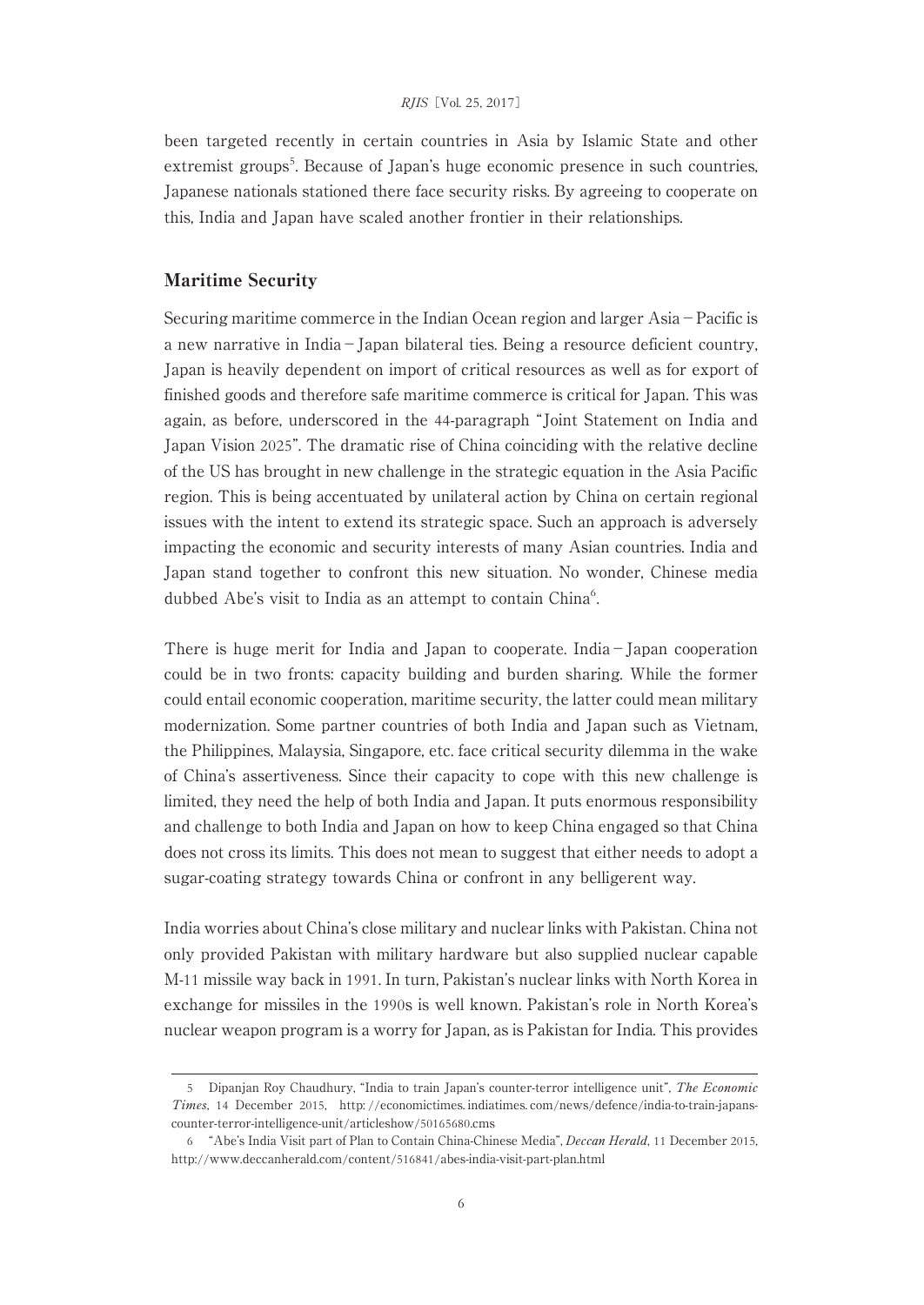common challenge to both India and Japan<sup>7</sup>. .

Developments in the past few years in the South China Sea, particularly Chinese activities, have raised concerns. The maritime lanes have been threatened and there have been frequent skirmishes that impact international commerce. China has made military installations in some of the islands, adding to the tensions. There are fears that maritime commerce could be jeopardized, leaving debilitating consequences to the economies of Japan, South Korea, India, Australia and many others. There are nearly nine countries which make competing claims to some parts or the other of the South China Sea as their own while China claims the Sea in its entirety. China's claims are dubious if historical records are evaluated objectively. Even though China is a signatory to the UN Conference on the Law of the Seas (UNCLOS), it has refused to abide by it. Of all the claimants, Vietnam and the Philippines have taken umbrage against China's claims. The Philippines took the issue to The Hague Tribunal for arbitration and got a judgement in its favour in July 2016. Beijing has rejected this. The tribunal does not have enforcing authority and Beijing know this. Though China has pronounced time and again that none of its actions would affect international shipping, it has made the South China Sea as one of its "core interests", implying that it reserves the right to use military option to protect its "core interests"<sup>8</sup> . "This is gun powder keg and there is no visible guarantee that the situation will not change"<sup>9</sup> .

China is equally uncomfortable that India is getting cozy with Japan and other ASEAN nations on the South China Sea issue<sup>10</sup>. Reacting to Abe's visit to India, Chinese ambassador to India Le Yucheng remarked that "India should ensure that initiatives like the trilateral maritime agreement or defence ties with other countries are conducive for peaceful and stable Asia−Pacific region". This was a clear warning to India, which India and Japan need to take note<sup>11</sup>. China rejects any power questioning its claim in totality over the South China Sea. Such a situation demands even more close cooperation between the two countries to coordinate future policy choices<sup>12</sup>.

<sup>7</sup> See, Arun Vishwanathan and S Chandrashekar "Why India should be worried", Deccan Herald, 5, February 2016, http://www.deccanherald.com/content/527022/why-india-should-worried.html

<sup>8</sup> Bhaskar Roy, "India and Japan affirm security of Indo−Pacific Region-Analysis", 4 January 2016, http://www.eurasiareview.com/04012016-india-and-japan-affirm-security-of-indo-pacific-region-analysis/? utm\_source=feedburner&utm\_medium=email&utm\_campaign=Feed%3A + eurasiareview%2FVsnE + %28Eurasia + Review%29

<sup>9</sup> Ibid.

<sup>10</sup> Saibal Dasgupta, "China upset over India−Japan agreement on South China Sea", The Times of India, 15 December 2015, http: //timesofindia. indiatimes. com/india/China-upset-over-India-Japanagreement-on-South-China-Sea/articleshow/50179729.cms

<sup>11</sup> "Outsiders should not meddle in South China Sea issue: China", Deccan Herald, 19 December 2015, http://www.deccanherald.com/content/518460/outsiders-should-not-meddle-south.html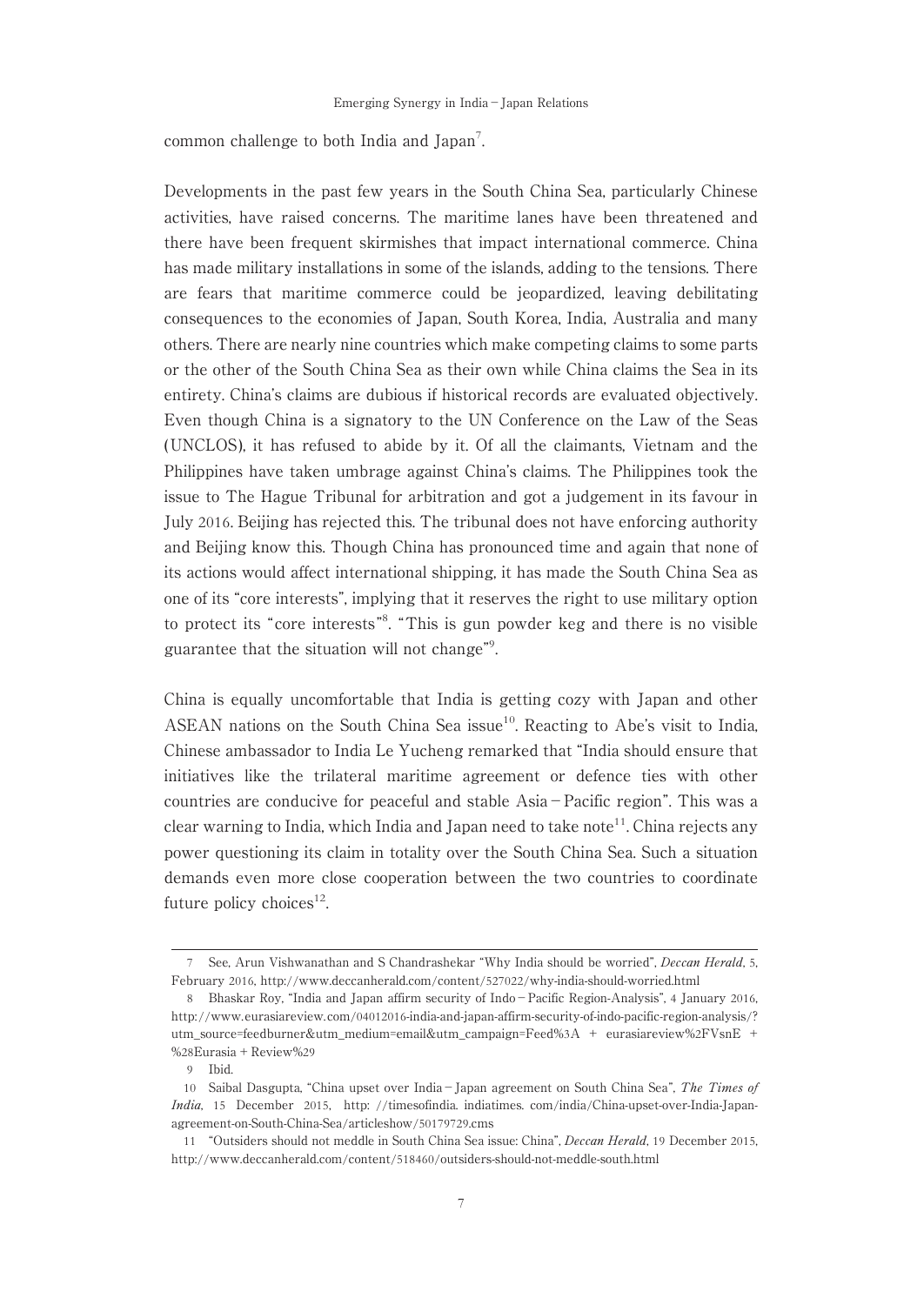Maritime security is so critical for Japan that the 97−year-old former Prime Minister Nakasone Yasuhiro launched the "Nakasone Initiative" in December 2015 during an international symposium by the Institute for International Policy Studies, where he serves as chairman. In the wake of China's maritime advances, the initiative described security and freedom in the East and South China Seas as "preconditions for peace and prosperity in the world," since the area serves as a major artery for global trading. To guarantee freedom of the seas, the initiative called for all parties concerned to abide by international laws and codes of conduct and exercise self-restraint, refraining from unilateral actions that exacerbate distrust and cause tensions among them<sup>13</sup>. Nakasone urged all parties concerned to establish a code of conduct on the South China Sea at the earliest possible date, as well as boost cooperation in the areas of marine resource management, humanitarian assistance and disaster relief. Besides the need for relevant organizations to improve maritime domain awareness, Nakasone called for adopting a charter on maritime security on East Asia so that countries concerned both in and outside the region could confirm rules and targets for a comprehensive approach. As a major means to promote maritime security in the region, the Nakasone Initiative proposed the establishment of an Organization for Maritime Security in East Asia ( OMSEA ), taking as a model the Organization for Security and Cooperation in Europe<sup>14</sup>. The aim of the proposed OMSEA is to provide a permanent and open forum for member countries and other parties concerned to exchange information and opinions on maritime security. It would also aim to gather data from an objective standpoint so that this could be shared among members. If institutionalized, India can have an important role in this organization and help deepen India−Japan cooperation in the maritime domain.

# Shinkanshen project

Infrastructure development is sine qua non if the economic growth needs to be sustained. The government in India has realized this and improving the country's infrastructure is therefore a priority. It was therefore both Modi and Abe stressed its importance in the joint statement. Therefore, a slew of agreements in the economic and defence fields were reached. Over a dozen agreements were inked of which three stands out: introduction of Japan's High Speed Railways ( HSR ) technologies (the Shinkansen system or the Bullet train) to the Mumbai-Ahmedabad route, civil nuclear cooperation and transfer of defence equipment and

<sup>12</sup> Natalie Obiko Pearson, "Abe−Modi deals shows Asia's top powers moving to keep rising China in check", The Japan Times, 14 December 2015, http://www.japantimes.co.jp/news/2015/12/14/ national/politics-diplomacy/japan-picked-china-build-indias-high-speed-rail-link-15-billion-deal/

<sup>13 &</sup>quot;Nakasone Launches Maritime Security Initiative", The Yimouri Shimbun, 16 December 2015, http://the-japan-news.com/news/article/0002628162

<sup>14</sup> Ibid.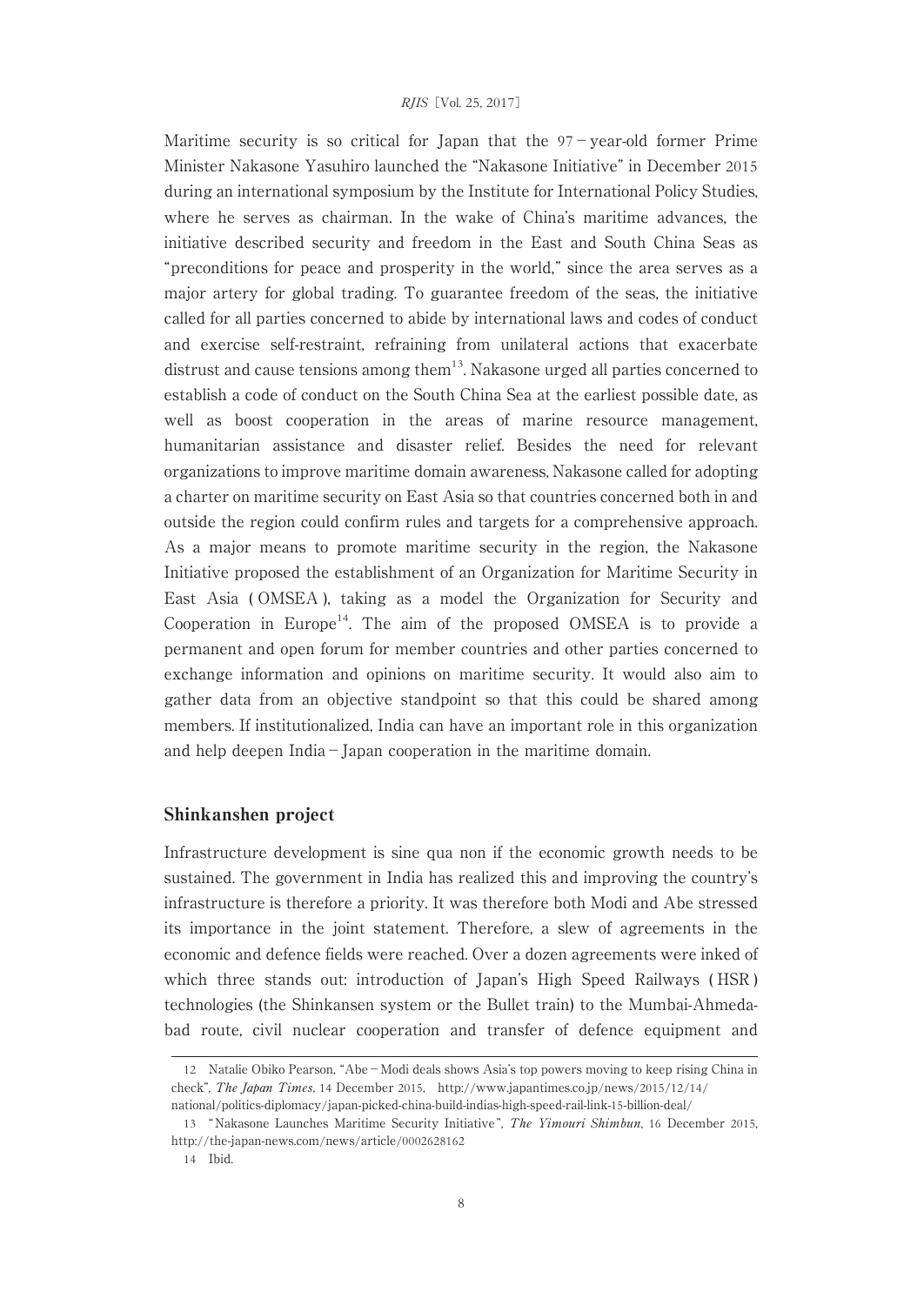technology cooperation. Among other concrete outcomes is reaffirmation of the commitment made by Abe in 2014 during Modi's visit to Japan to inject a massive \$34 billion over the next five years. But for the Japanese firms to follow through investment commitment made by Abe, they need a predictable tax and regulatory regime to which Modi committed. Like most businesses in the West, the Japanese want certainty and predictability. The Goods and Services Tax legislation was stuck in the Parliament logjam but has not been sorted out to go through parliamentary procedure. When done, it would facilitate the smooth entry of Japanese firms to the Indian market. This would be the biggest tax reform since independence as GST would bring the entire country into a single tax structure and therefore would be welcome to foreign investors.

The important deal was on the introduction of Japan's high speed train known for its speed, reliability and safety on the Mumbai-Ahmedabad route. Japan made a commitment for an extraordinary package of approximately \$12 billion and technical assistance on easy terms. Modi observed: "This enterprise will launch a revolution in Indian railways and speed up India's journey into the future. It will become an engine of economic transformation in India." Bullet train between the two cities will cut travel time on the 505-km route from eight hours to around three. The approximate cost of the project is estimated to be around Rs. 98, 000 crore  $(1.47$  trillion Yen) to begin in 2017 and be put to service in 2023. Though the introduction of the bullet train is an ambitious project, it is a small but important platform for future modernization of the Indian railways. Both Modi and Abe recognized that if India's growth story is sustained, India's transport and communications ought to match world standard<sup>15</sup>.

In the late 1990s, Japan succeeded in exporting its bullet-train technology to Taiwan, but lost out to China in October 2015 in the competition to sell the technology to Indonesia. India put priority on the safety and technological advantage of the Shinkansen system. Having won the project over China, Japan now needs to support India in the training of personnel, including operation controllers, drivers and maintenance workers, in addition to the export of hardware. Well known for its character, Chinese official media mentioned that the India−Japan deal came through because both wanted to corner China, forgetting to mention that it had beaten Japan on a bid when it won the Indonesian high speed railway project. Beijing does not value the merit of fair competition. This is typical of Chinese character and therefore unfortunate.

<sup>15</sup> See Rajaram Panda, "A Revolution in store for Indian Railways", India Investment Journal, V4/11 year, 2016.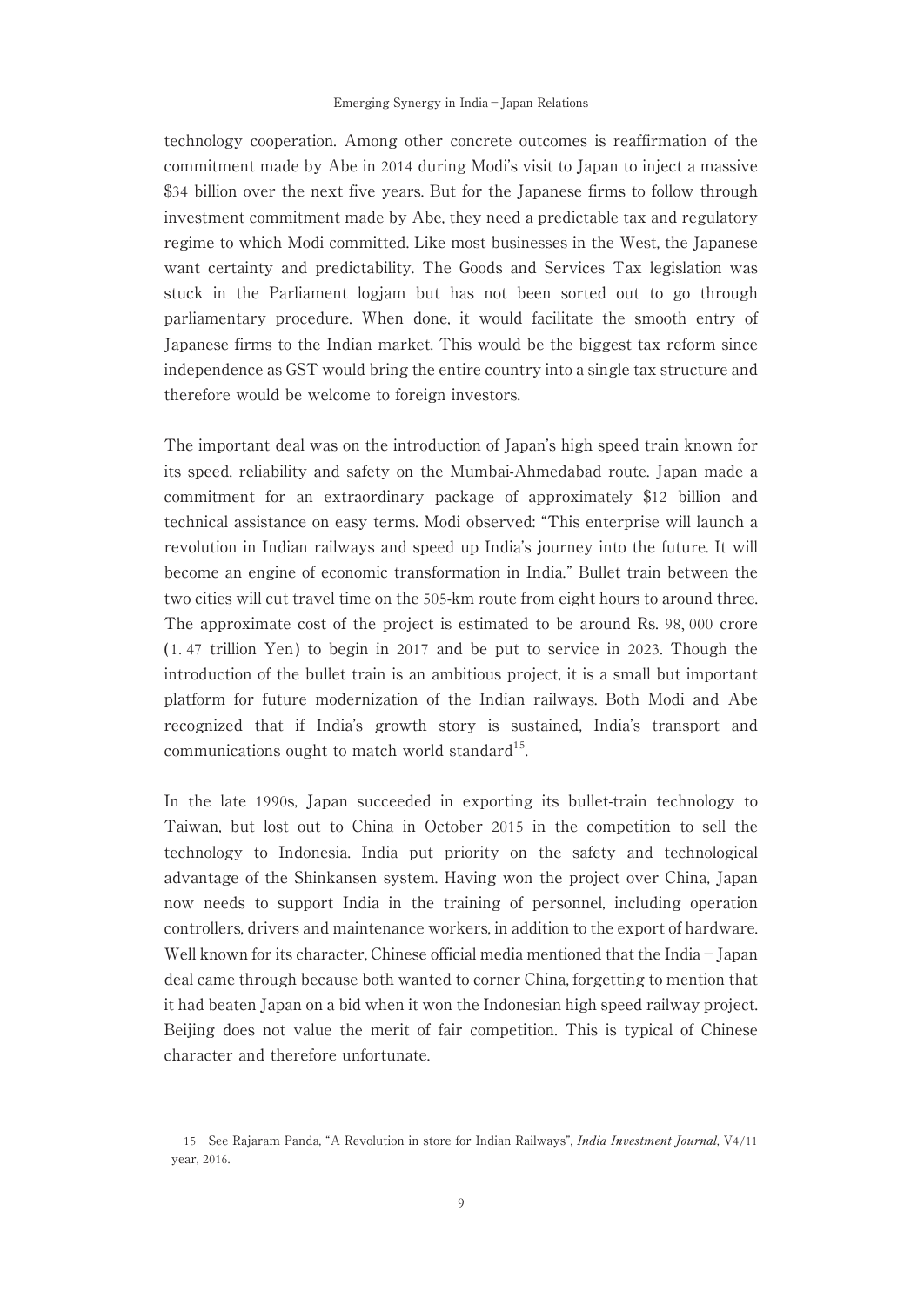The project received the approval of the Cabinet and to be executed under the provisions of the existing Railway Act, 1989. This excuses Railways from having to go to Parliament to enact a law for high-speed train. This saves the project from possible delays due to parliamentary procedures. Moreover, it has been understood that giving states a stake in the project was essential for success. A new organisation, created out of a Centre-state joint venture like the DMRC, will implement the project with Japan's assistance<sup>16</sup>.

A three-member empowered committee comprising chairman, Railway Board and secretaries of Department of Industrial Policy and Promotion, and Department of Expenditure, will take the necessary decisions after discussions with the Japanese. This model of execution is going to set the template to be followed by all the subsequent bullet-train corridors in the Diamond Quadrilateral. Not only is Japan giving 81 per cent of the Rs 98, 000 crore project at just 0. 1 per cent, negotiators from Railways have ensured that the deal is much more sweeter than it had in the case of Dedicated Freight Corridor, which had many restrictive strings attached for India. This is the first of several projects that are part of Modi's innovation drive in the country<sup>17</sup>.

Besides being cheaper, the bullet train loan gives India freedom to carry out civil construction sans Japanese participation-a crucial change to ensure speedy award of tenders and fast execution unlike in the DFC. For the first time, Japan has agreed to distinguish between civil and system contracts. System contracts are those involving installation of signalling system, key safety apparatus, rolling stock etc. India will buy the entire rolling stock from Japan-the new version of the Shinkansen-while Japan insisted that certain "prime contractors" from Japan are a must in the system contracts which are crucial for safety features like the Shinkansen.

These features of the assistance significantly lower the monetary impact of the clause that 30 per cent of the sourcing should be done from Japan. The grace period of the 50−year loan is 15 years and Japan has agreed to partner in areas like setting up technical training centres for skills upgrade. Around Rs. 70, 000 crore is the cost of construction, while Rs 6, 000 crore has been worked out as eventual cost of rolling stock (the trains).

<sup>16</sup> Mahendra Singh, "Railways fast-tracks Mum bullet train project, sets up co", Times of India, 4 January 2016. http: //timesofindia. indiatimes. com/india/Railways-fast-tracks-Mumbai-Ahmedabadbullet-train-project-sets-up-separate-company/articleshow/50432014.cms

<sup>17</sup> Ruchika Chitravanshi, "Indo−Japan bullet train deal: First victory for PM Modi's Innovation Panel", TheEconomic Times, 23 December 2016. http: //articles. economictimes. indiatimes. com/ 2015-12-23/news/69261440\_1\_road-sector-projects-bullet-pm-modi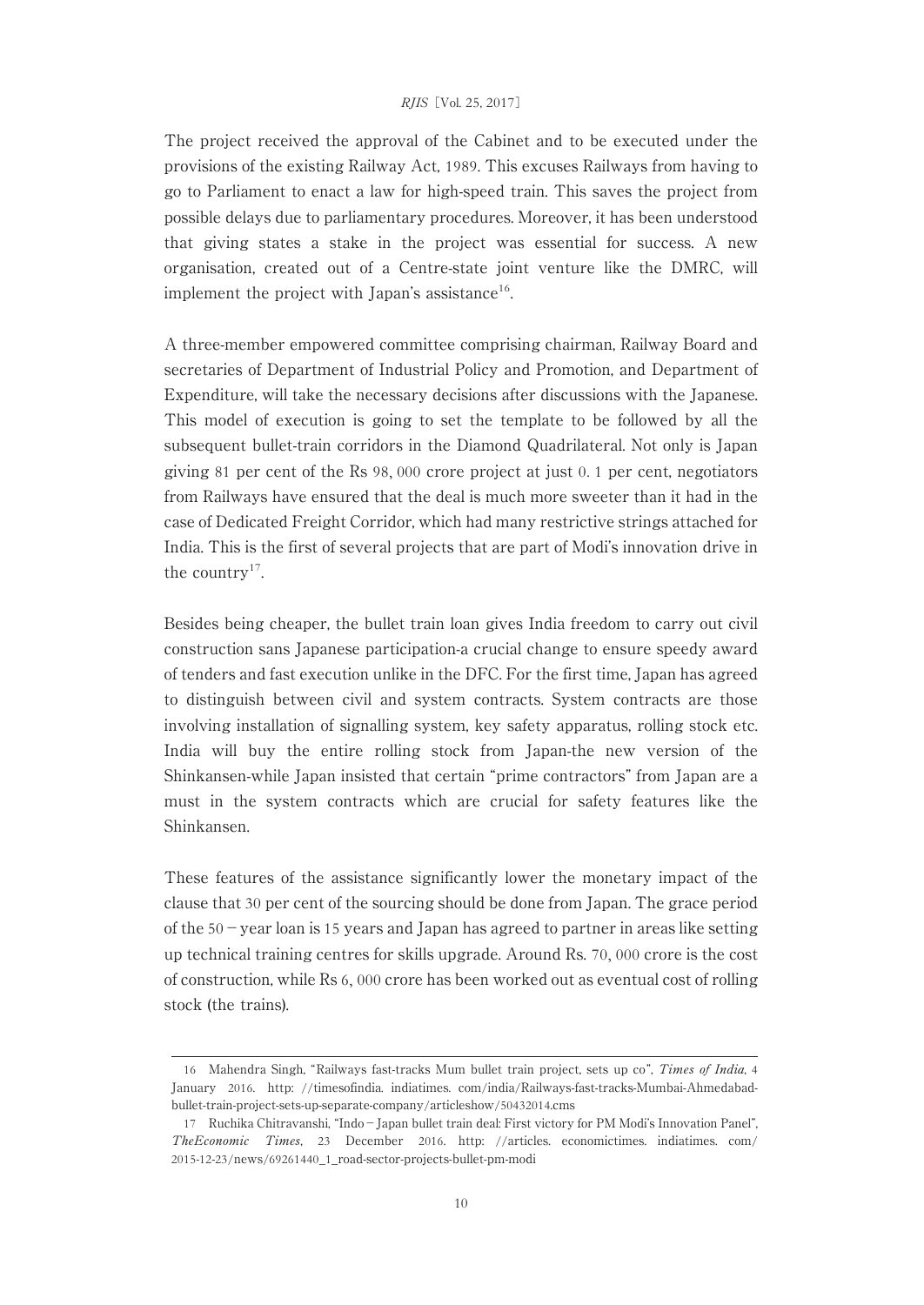To further pitch the bullet train technology to India, Modi joined Abe to take a joint Shinkansen ride from Tokyo to Kobe during his visit to Japan in November 2016, during which both the leaders also visited Kawasaki Heavy Industries Ltd.'s plant in the city to see the production of the E5 Series for the Hayabusa trains on the Tohoku Shinkansen Line, which links Tokyo and Shin-Aomori<sup>18</sup>.

There are other flagship projects as well in which Japanese ODA has been meaningfully used. In fact, Japanese ODA has played a big role in India−Japan economic relations. In the late 1950s, Japan started its ODA to Asian countries with India as the first recipient. Ever since, it has been a major source of ODA to India. Since the late 1980s Japan has been India's biggest ODA provider and, since 2000, Japanese ODA has made India its biggest recipient. The Delhi Metro, the Dedicated Freight Corridors, the on-going Delhi-Mumbai Industrial Corridor, the Chennai-Bengaluru Industrial Corridor are some of the big-ticket projects where the ODA money is being used. These are visible projects to make India's ʻMake in India' vision a real success. Earlier, there were equally impressive ODA projects such as Vizag Outer Harbour, Bombay High Deep Sea Drilling Rig ( pictured on Indian postage stamp), Cochin Shipyard modernization, fertiliser factories for India's Green Revolution etc., apart from the 1991 emergency aid. Over 1, 000 Japanese companies have already opened offices in India and this number is poised to increase as both expand their economic horizons. This number, however, is too small compared to the number of Japanese companies doing business in China despite the politically strained relations between the two neighbours.

# Trade and Investment Issue

Though bilateral ties look robust in other fronts, the economic link remains rather weak. In 2012−2013, bilateral trade totalled only \$18 billion, too small compared to China and the US. Indeed, in the past three years, this has also declined. While India accounts for a minuscule 1 per cent of Japan's total trade, Japan accounts only 2. 5 per cent of India's total trade. This is an aberration that both need to rectify by effectively using the Comprehensive Economic Partnership Agreement that both signed in 2011. Further details are beyond the scope of this paper and reserved for another article.

In the investment area, Japan ranks fourth (RBI data says  $3<sup>rd</sup>$ ) among investors in India but with only 7 per cent of the total. There are some discrepancies in data released by the Reserve Bank of India and the Department of Industrial Policy and

<sup>18</sup> "Abe, Modi ride Shinkansen train", 12 November 2016, http://the-japan-news.com/news/ article/0003344992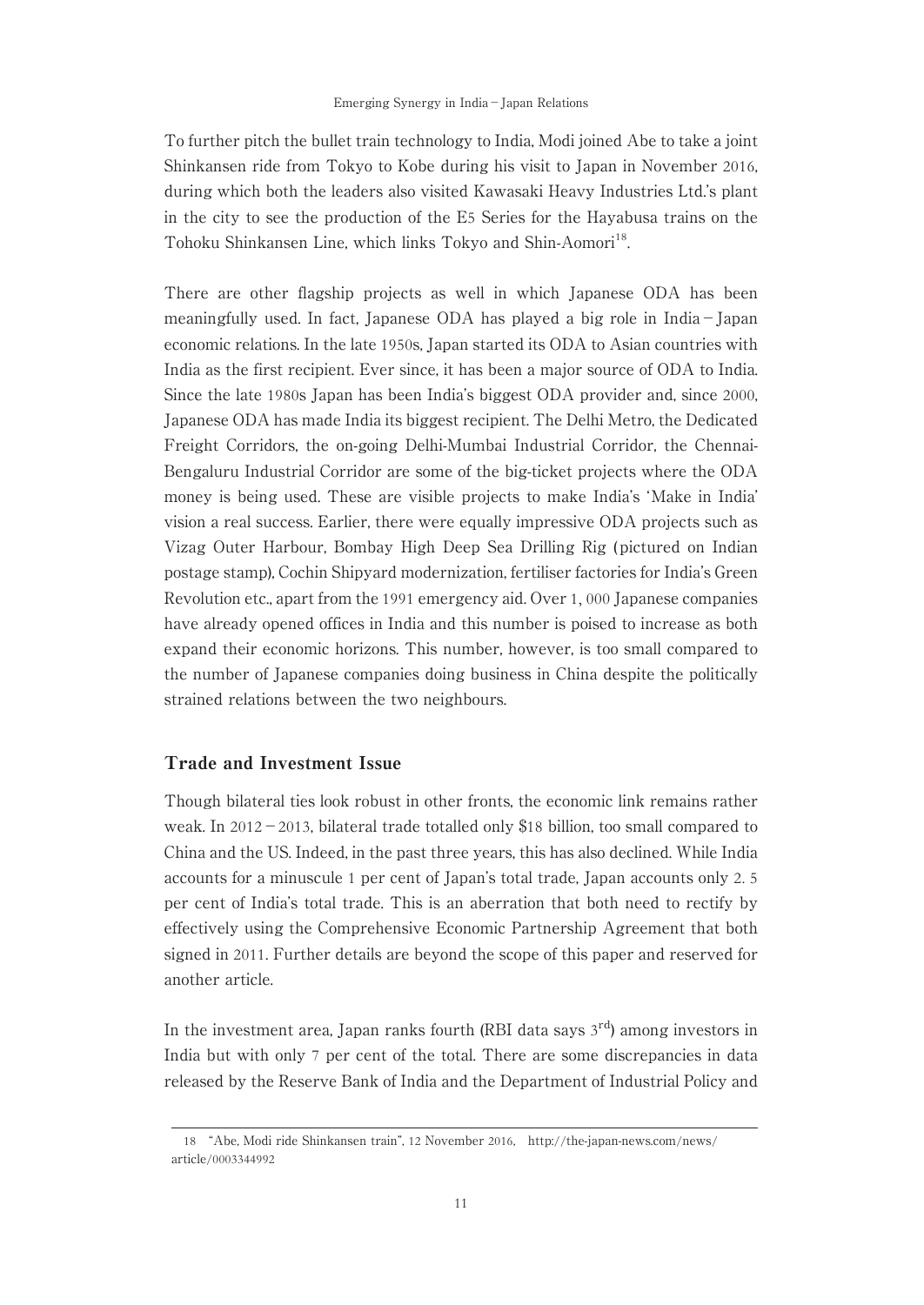Promotion<sup>19</sup>. During the visit of Power Minister Piyush Goyal to Tokyo in January 2016, it transpired that Japanese energy companies and financial institutions are looking to invest heavily in India. Japanese companies are looking to set up big solar projects and equipment manufacturing line in India, which is expected to quadruple electricity generation in the next 15 years. India is inviting bids to potential foreign firms to invest in ultra mega power projects. The Japanese firms have realized that India offers a huge potential to world as Japanese pension funds and insurance companies have a negative interest scenario. Goyal observed that India's energy production has an investment potential of \$250 billion by 2019 and about \$1 trillion by  $2030^{20}$ .

During his visit to India, Abe committed to double the Japanese investment. This weak economic link demonstrates that the inherent economic complementarities have not been fully exploited. With 1. 2 billion people and a growing middle class, India offers a huge domestic market. India's strength in software can complement with Japan's strength with hardware and this can lead to a win-win situation if barriers to build strong economic bonding are overcome by greater exchanges and dialogue21. India's large pool of skilled manpower would be useful in this growth trajectory story. The scope of this paper does not warrant a detailed analysis on these issues.

### Nuclear cooperation

Of all the agreements reached, the single most significant one was opening the doors for nuclear commerce when the MOU on peaceful use of nuclear energy was signed by the two leaders after five years of negotiations. This will facilitate nuclear commerce with the US and France as Japan holds significant stakes in US companies like GE and Westinghouse<sup>22</sup>, and the French firm Areva. The deal is crucial for setting up nuclear power plants using Japanese reactors. Modi rightly

<sup>19</sup> According to factsheet released by the DIPP, Japan in 2010−2011 ranked 6th in India's FDI ranking with Rs. 25, 001 crore (\$5511 million) with Mauritius ranking one with Rs. 247, 092 (\$55, 202 million), followed by Singapore (Rs. 58, 090 crore or \$13, 070 million), US (Rs. 42898 crore or \$9529 million), UK, (Rs. 29451 crore or \$6643 million), and Netherlands (Rs. 25, 799 crore or \$5739 million). This ranking has changed with Japan rising to 3rd position (RBI source) with Mauritius and Singapore occupying the first two places. It may be mentioned that Mauritius is a tax haven through which investors of many nationalities, including NRIs, route their funds. Singapore is also a low-tax city where many Japanese and others maintain regional offices which invest in India. In some other years, Cyprus, another tax haven, has been shown as a bigger investor than Japan. Such are the statistical flaws that if one includes Japanese ODA, FDI and the kind of money Japan puts in India's bonds and stock markets, Japan would rank as one of India's topmost economic partners.

<sup>20</sup> Santa Singh, " Japanese firms, banks looking to invest heavily in India's energy sector: Piyush Goyal", The Economic Times, 14 January 2016, http: //articles. economictimes. indiatimes. com/ 2016-01-14/news/69765442\_1\_power-minister-piyush-goyal-india-inc-energy-sector

<sup>21</sup> Madhuchanda Ghosh, "India−Japan strategic partnership: Renewed focus on peace and security in Asia", The Yimouri Shimbun, 8 January 2016, http://the-japan-news.com/news/article/0002614757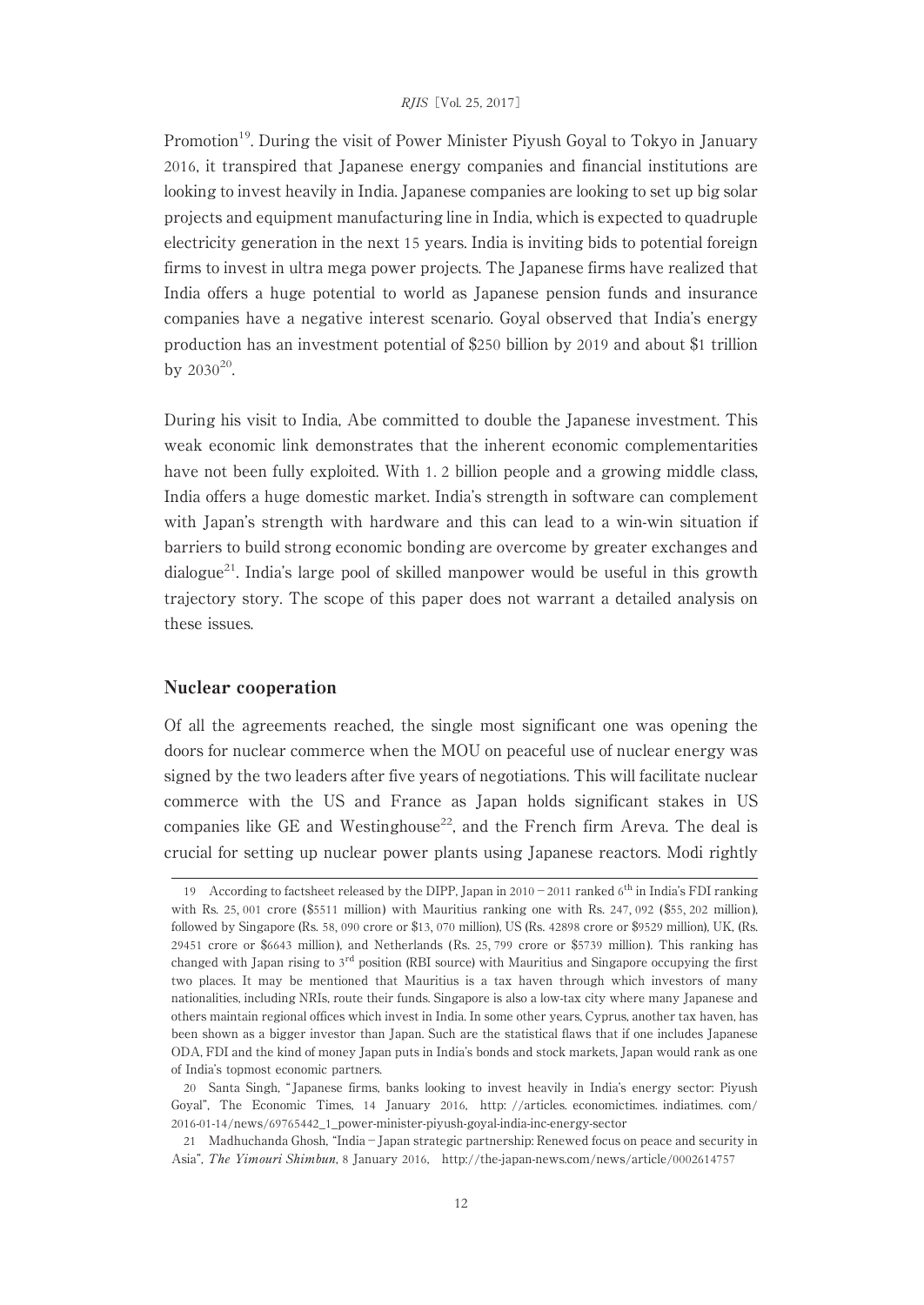observed that the memorandum on nuclear energy cooperation is "more than just an agreement for commerce and clean energy". He also said that it is a shining symbol of a new level of mutual confidence and strategic partnership. Now the "technical" and "legal" vetting needs to be done by both the sides related to necessary internal procedures.

By the time Modi visited Japan in November 2016, the "technical" and "legal" issues were sorted out and the deal was expected to be formally signed<sup>23</sup>. This breakthrough is significant, clearing bilateral cooperation in peaceful use of atomic energy<sup>24</sup>. A nuclear deal with Japan was important for India as it is yet another sign of global acknowledgement of the impeccable non-proliferation record of India. Japanese atomic power companies like Toshiba<sup>25</sup>, Hitachi and Mitsubishi have been eying the huge nuclear market opened up for the world in India. This was following the waiver by the Nuclear Suppliers Group given to India in 2008. Besides, even US companies, which partnered with Japanese firms ( like GE-Hitachi and Toshiba-Westinghouse), need a deal between Tokyo and New Delhi in place to be able to sell India nuclear technologies and equipment with components originated in Japan<sup>26</sup>.

There were several hurdles in the negotiation process. The "difficult issues " in negotiations was Japan's insistence to add a clause in the agreement providing for termination of the cooperation in the event of a nuclear test by India. New Delhi was reluctant and pointed out to Tokyo that it has declared a unilateral moratorium on nuclear tests in 2008 that remains in force.

New Delhi had been insisting on the right to reprocess nuclear fuel to be procured from Japan. Tokyo sought rights to track fuel to be used in Japanese reactors to be installed in India. Earlier in 2016, Japan agreed to grant India the right to reprocess spent nuclear fuel. The agreement remained ambiguous as there was a separate two-page note which was not a part of the agreement which kept the "nullification

<sup>22</sup> "Westinghouse eyes India reactor deal in time for possible PM Narendra Modi US visit", 16 January 2016, http://in.reuters.com/article/india-westinghouse-nuclear-idINKCN0UU04H

<sup>23</sup> Rajaram Panda, "Modi's Japan Visit: High Hopes on Nuclear Deal", The Pioneer Sunday Edition, 6 November 2016, http: //www. dailypioneer. com/sunday-edition/agenda/backbone/modis-japan-visithigh-hopes-for-nuclear-deal.html

<sup>24</sup> Ayoko Mie, "Japan, India sign civil pact on nuclear power after reassurances from Modi", The Japan Times, 11 November 2016, http: //www. japantimes. co. jp/news/2016/11/11/national/politicsdiplomacy/japan-india-sign-civil-pact-nuclear-power-reassurances-modi/#.WCaCb\_p95PY; Jayanth Jacob, "Modi, Abe seal historic civil nuclear pact: What it means for India, The Hindustan Times, 11 November 2016, http: //www. hindustantimes. com/world-news/modi-abe-sign-historic-civil-nuclear-pact-what-itmeans-for-india/story-VDilKdev7mbgfaxMszSnzK.html

<sup>25</sup> Toshiba has new challenges. See, " India deal unlikely to secure Toshiba's lofty nuclear plans ", Hindustan Times, 28 December 2015, http://www.hindustantimes.com/business/india-deal-unlikely-tosecure-toshiba-s-lofty-nuclear-plans/story-ZGeg7HJ7qSZ9XtbZRHlmGL.html

<sup>26</sup> "India nuclear deal to expand business opportunities", 13 November 2016, The Yimouri Shimbun, http://the-japan-news.com/news/article/0003344645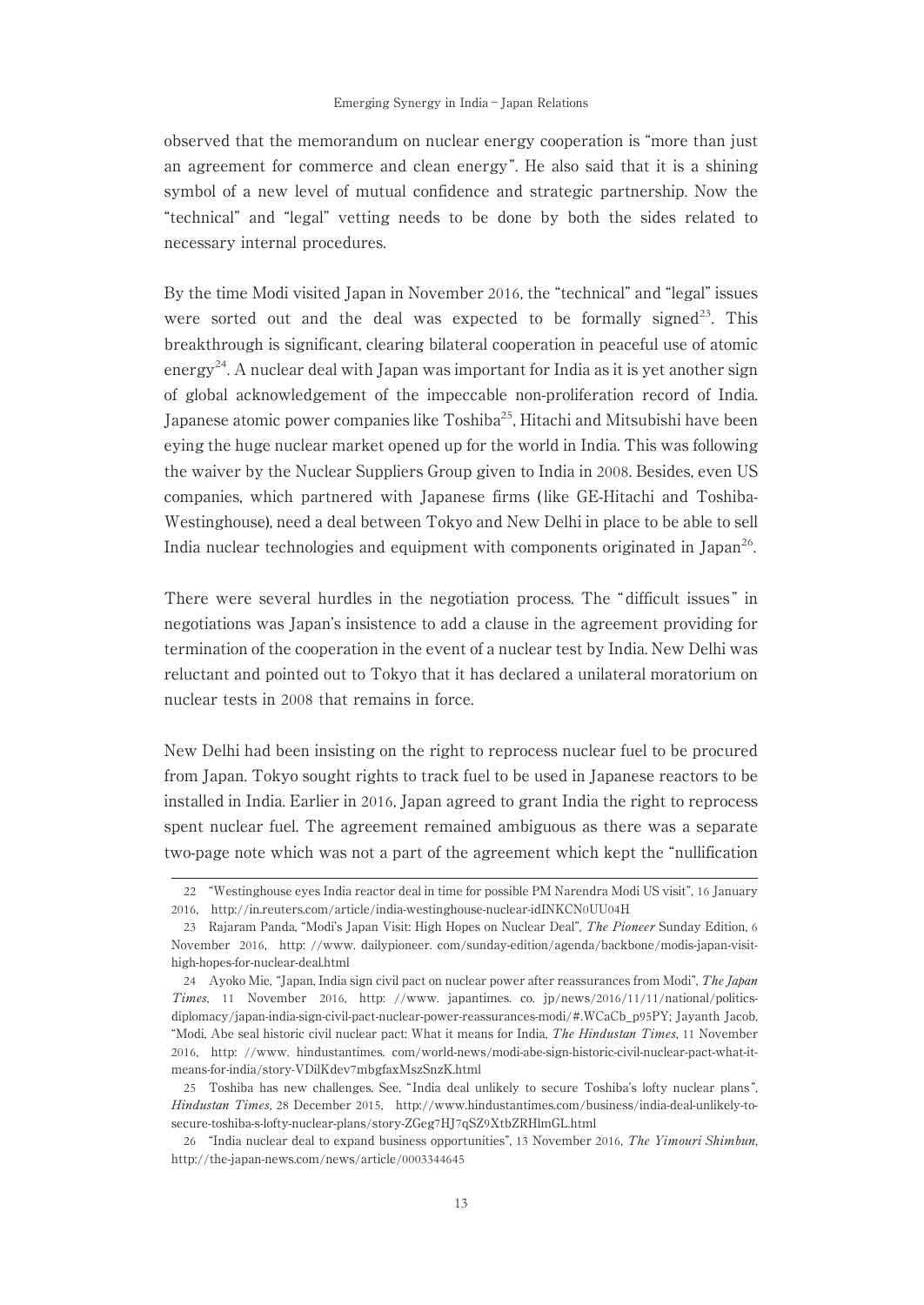clause" subject to interpretation. It remained unclear if Japan would nullify the pact if India conducts another nuclear test in future<sup>27</sup>.

The principled commitment of both the countries for the total elimination of nuclear weapons was reinforced when Abe and Modi called for an immediate commencement and early conclusion of negotiations on a non-discriminatory, multilateral and internationally and effectively verifiable Fissile Material Cut-off Treaty (FMCT) on the basis of Shannon Mandate. Abe also stressed the importance of early entry into force of the Comprehensive Nuclear Test Ban Treaty (CTBT) which should lead to nuclear disarmament. They also supported the strengthening of international cooperation to address the challenges of nuclear proliferation and nuclear terrorism.

Japan welcomed India's intensified engagement with export control regimes. Both leaders affirmed their commitment to work together for India to become a full member in the four international export control regimes: Nuclear Suppliers Group, Missile Technology Control Regime, Wassenaar Arrangement and Australia Group, with the aim of strengthening the international non-proliferation efforts.

# Domestic hurdles

Nuclear issue is quite sensitive in Japan because of the Hiroshima and Nagasaki experience and it became intense following of Fukushima accident. No wonder, Tokyo's decision to enter into nuke talks with New Delhi sparked off strong reactions from the anti-nuclear activists in Japan, as India has not signed the Nuclear Non-Proliferation Treaty (NPT) and the CTBT.

Japanese media was critical of Abe's nuclear deal with India when he had visited India in December 2015. In an editorial, The Japan Times observed: "In working out its further details, the government needs to ensure a clear mechanism to prevent India from using the technology provided by Japan to enhance its nuclear weapons capabilities. This is Japan's duty as the only country in history to suffer nuclear attacks. Japan has so far refrained from signing a civil nuclear cooperation pact with countries that are outside the NPT regime. Such an agreement with India, a de facto nuclear weapons power, is tantamount to Tokyo accepting possession of nuclear weapons by a country that is not a party to the NPT, representing a major shift in Japan's nuclear policy. It may compromise Japan's position of calling on North Korea, which has withdrawn from the NPT regime, to end its nuclear weapons

<sup>27</sup> Kallol Bhattacherjee, "Japan has option to scrap N-deal", The Hindu, 11 November 2016, http: //www.thehindu.com/news/international/india-japan-sign-civil-nuclear-deal/article9334140.ece? homepage=true; "Termination clause in N-deal with Japan not binding on India", *Deccan Herald*, 13 November 2016, http://www.deccanherald.com/content/580841/termination-clause-n-deal-japan.html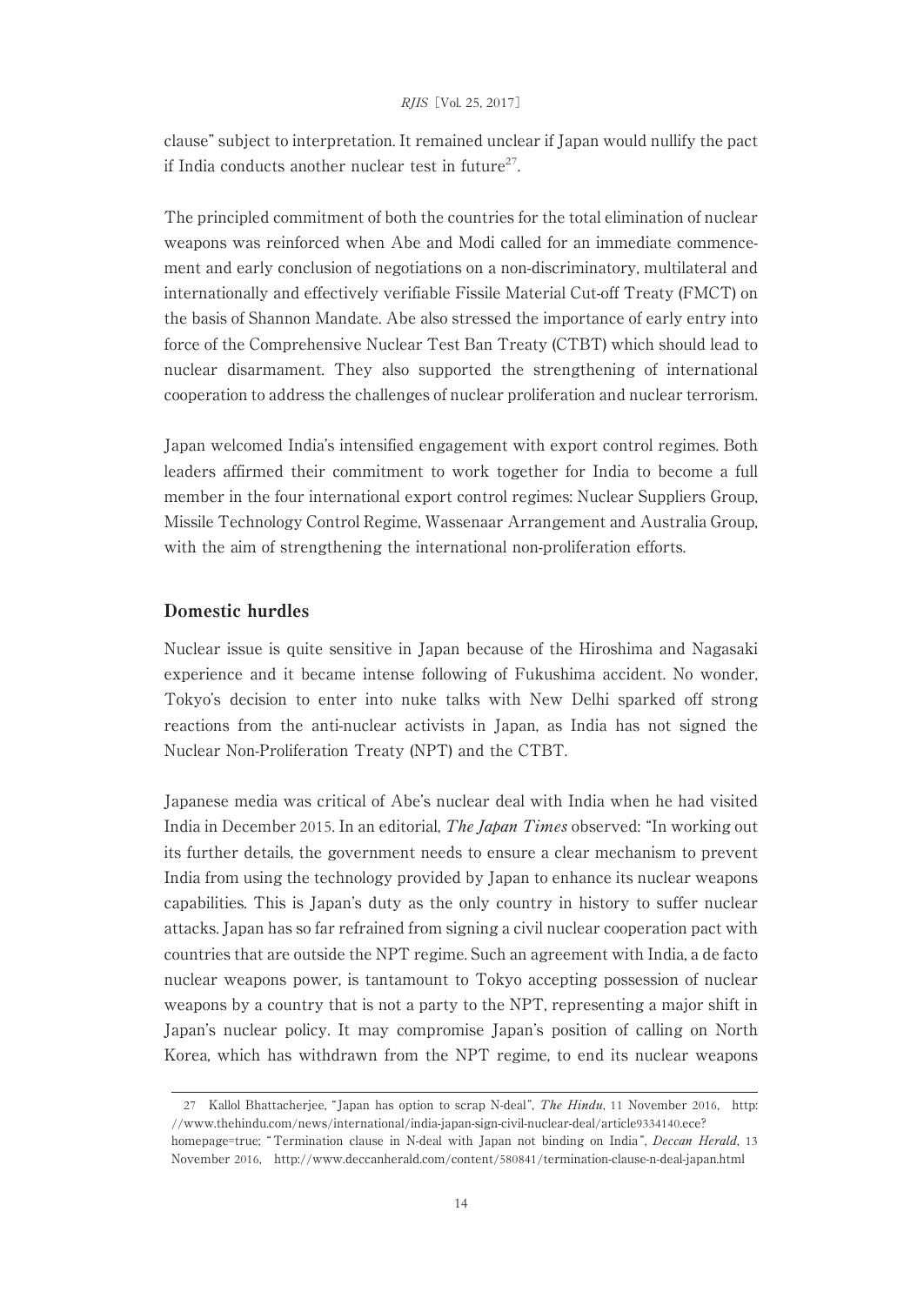program. The pact would have the effect of further reduce India's incentive to join the NPT regime. One wonders whether the Abe administration has seriously considered these effects."<sup>28</sup> When the deal was inked finally in November 2016, the same newspaper was again scathing in observing in an editorial that it was a questionable nuclear deal. It observed that "Japan is reported to have compromised on its earlier demand that the pact include an explicit provision that cooperation would be halted if India resumed nuclear weapons tests. The final accord merely states that each of the parties can terminate by notifying the other one year in advance. It is only stipulated in a separate document exchanged along with the accord that India's 2008 nuclear test moratorium serves as the basis of civilian nuclear cooperation and that the Japanese government can initiate a process to terminate the pact if it ends."<sup>29</sup>

In November 2016 when the pact was inked, its opinion was muted, suggesting that there was a sort of endorsement to the deal. In contrast, Indian media welcomed the decision. While both Deccan Herald<sup>30</sup> and Hindustan Times<sup>31</sup> in their editorials welcomed the decision, The Hindu<sup>32</sup> was cautious and cautioned the Indian government not to rely too much only on Japan. This time, most Indian newspapers observed that it was India's "diplomatic victory"33.

India's energy needs are huge. Its dependence on the Middle East for petroleum products does not show any sign of reducing. Though the prices of oil in the international market have dramatically fallen, it could have serious social consequences in the Middle East unless the declining trend is arrested. Moreover, India does not wish to put all its eggs in one basket. Diversifying the sources is therefore a key component in India's energy strategy. Nuclear as a source of clean energy is an attractive alternative. Though nuclear as a source in India's total energy basket constitute less than 3 per cent, it has an ambitious plan to increase it manifold to lessen dependence on renewable.

<sup>28</sup> "The Risky Nuclear Deal with India", The Japan Times, 16 December 2015, editorial, http://www. japantimes.co.jp/opinion/2015/12/16/editorials/risky-nuclear-deal-india/#.VnKwLVR95tp

<sup>29</sup> " A questionable nuclear deal ", The Japan Times, editorial, 15 November 2016, http: //www. japantimes.co.jp/opinion/2016/11/15/editorials/questionable-nuclear-deal/#.WCrgmPp95PY

<sup>30</sup> "N-Pact with Japan Welcome Sign ", Deccan Herald, 16 December 2016, editorial, http://www. deccanherald.com/content/517708/n-pact-japan-welcome-sign.html

<sup>31</sup> "Indo−Japan relations: Ties that can ensure stability in Asia", Hindustan Times, 15 December 2016, http://www.hindustantimes.com/editorials/indo-japan-relations-ties-that-can-ensure-stability-in-asia/ story-JLpZqt4wYDNzH5iIdib4HM.html

<sup>32</sup> " Cautious cooperation with Japan ", The Hindu, 16 December 2015, editorial, http: //www. thehindu. com/opinion/editorial/shinzo-abe-in-india-cautious-cooperation-with-japan/article7987950. ece? homepage=true

<sup>33</sup> For example, see, " India−Japan N deal, a diplomatic victory ", Deccan Herald, editorial, 14 November 2016, http://www.deccanherald.com/content/580913/india-japan-n-deal-diplomatic.html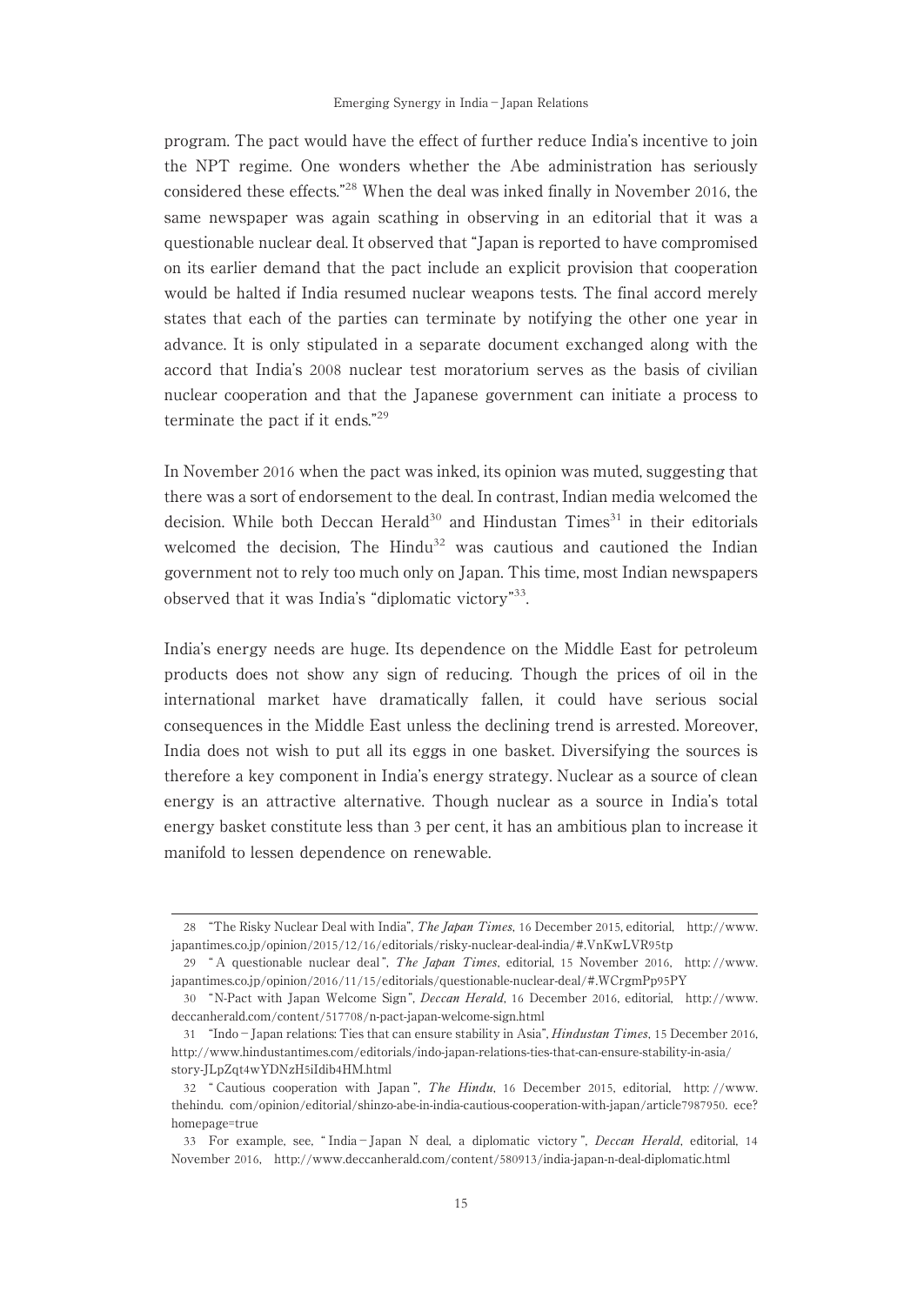Since the Nuclear Suppliers Group (NSG) granted a waiver to India in 2008 from its stringent rules, the change in the move prompted the US, France, Russia, South Korea and others to sign agreements with India on nuclear cooperation. Abe did not want Japan to be left behind. In fact his move represents the desire of Japan's nuclear power industry, whose prospect in the domestic market is uncertain following the 2011 Fukushima crisis, and therefore would be keen to enter the growing market of nuclear power in India. Currently, India has 21 nuclear power plants that are in operation and it has plans to build over 30 more to meet the demand of its expanding population. On its part, India has remained consistent in its stance that Japan's nuclear technology would be used solely for peaceful purposes. Though Japan is likely to halt the implementation of the pact should India tests a nuclear weapon (last one was in 1998), India is unlikely to break its commitment and therefore such a situation is unlikely to ever arise.

The opponents of the nuclear deal in Japan argue that as per the planned pact, Japan would allow India to reprocess nuclear fuel burned in a plant built with Japanese components and materials. Plutonium extracted through reprocessing of spent fuel can be converted into nuclear weapons. To prevent that, the opponents argue, the pact needs to have a mechanism to verify the volume of such plutonium and its whereabouts. They fear that the more plutonium India can secure for commercial purposes, the more it can possibly concentrate on using uranium produced in the country for military purposes. This group of opponent fears that both India and Pakistan, in possession of nuclear weapons and are in confrontation for many years and India might be emboldened to add more nuclear arsenals into its inventory. Such a view, however, overlooks the geopolitical compulsions of India, which is why it had to go nuclear by detonating its nuclear device in 1974. The Pakistan-North Korea nuclear nexus still remains relevant in India's strategic calculus. As a matured leader, Abe is seized of this hard reality and therefore went ahead with the nuclear deal with India despite domestic views against it.

# Future

Modi offered to extend "visa on arrival" to Japanese citizens including for business purpose from 1 March 2016, different from the electronic visa facility that is being extended globally<sup>34</sup>. Earlier, the visa-on-arrival scheme, which was extended to  $12$ countries including Japan was discontinued in November 2014. The new agreement is a progression over the current e-tourist visa facility offered to Japanese nationals, as it would do away with the requirement of submitting an online visa application,

<sup>34 &</sup>quot;Bharati Jain, "Visa on arrival for Japanese visitors from March", The Times of India, 5 February 2016.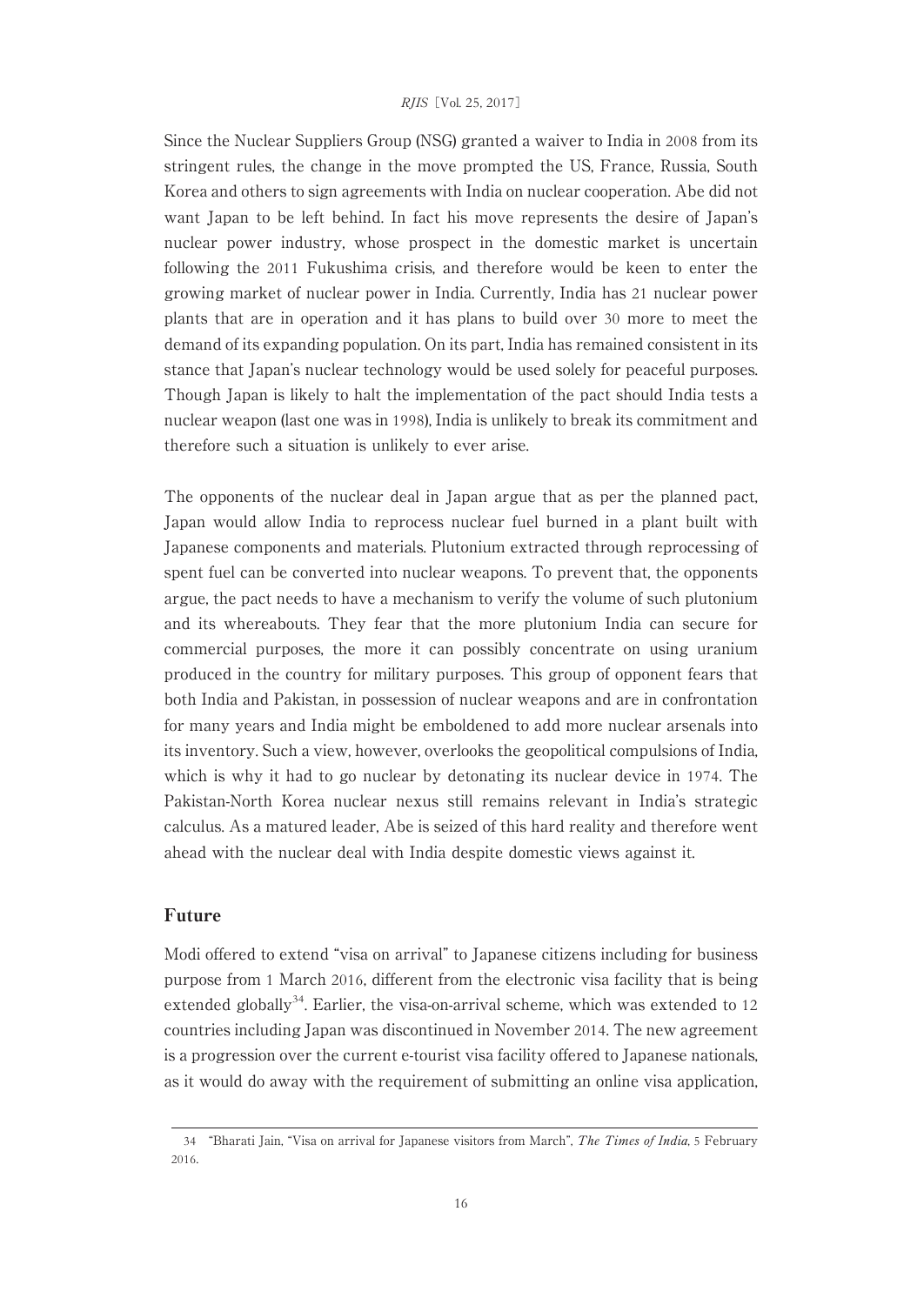followed by its approval, before arrival in India. Visa-on- arrival will have a validity of 30 days, just like e-tourist visa. From his side, Abe announced easing requirements for issuing multiple-entry visas for short-term Indian travellers effective from 11 January  $2016^{35}$ . Under the new system, the maximum period of stay will be extended to 30 days from the current 15, with visas valid for five years, up from three years. Other agreements were on a broad range of issues including railways, tax matters, health and energy among others. The Modi−Abe personal chemistry was visible in the way they conducted all public functions, including the Aarti at the Dasashwamedh Ghat in Varanasi, Modi's constituency. Abe went poetic when he explained India−Japan ties as buds that have turned into blossoms. One can expect better days in India−Japan bilateral ties in the days ahead. The visit of Japanese Emperor and Empress to India in November-December 2014 was also a symbol of the growing closeness between the two countries<sup>36</sup>.

The problem lies in the fact that while Japanese pacifists still want to remain as a status quo power, notwithstanding Abe's pro-active foreign policy activism and outreach initiatives. Seen differently in terms of trade and commerce, Japan might be a status quo power but it can be seen as an aspiring power as well in the changing political (UN reforms for example) and military domain as demonstrated in Abe's relaxation of arms export policy as well as introduction of the right to collective self-defence. On the other hand, India is a rising power and unlike China, not a threatening power. It is here the interests of both India and Japan coalesce. Japan's role in international financial institutions such as the ADB and the recently floated AIIB could be well complemented if India is inducted into the APEC and chooses to join the TPP. While it could be difficult to keep India out from the APEC for long, it remains unclear at the moment if it would be to India's interests to join the TPP, when that happens. However, after Donald Trump's victory in the US Presidential election, TPP itself is likely to be consigned to the dustbin of history, and therefore would be no longer relevant in India−Japan relations.

There are other areas for both to work constructively. For example, Japanese ODA has played significant role in the development of infrastructure and fostering trade and investment activities in many Asian countries as well as in Africa. As emerging countries are not normally revisionists, Japanese ODA, for example, can be meaningfully utilized in African countries by financing Indian experts to minimize costs because of relative cheap wage vis-à-vis high labour cost of engaging

<sup>35</sup> "Japan to relax visa limits for Indians from January", The Economic Times, 14 December 2015, http: //articles. economictimes. indiatimes. com/2015-12-14/news/69033557\_1\_new-visa-system-visa-limitscivil-nuclear-pact

<sup>36</sup> See, Rajaram Panda, "Significance of Royal Visit and India−Japan Relations", C3S Paper No. 2042, 5 December 2013, http://www.c3sindia.org/japan/3801